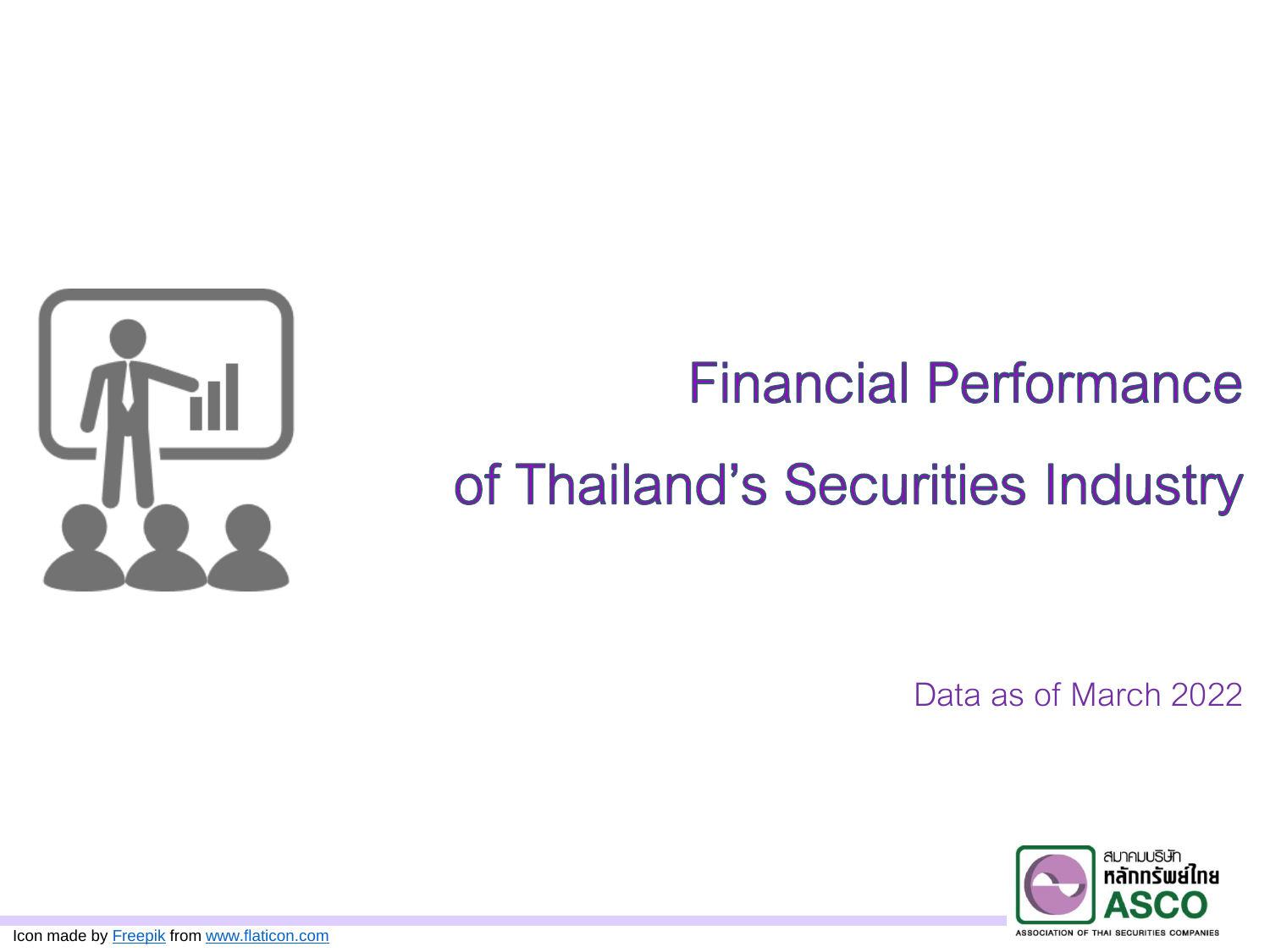### **Highlight**

- **In Q1-2022, Thai Securities Industry reported a net profit of THB4.04 billion, dropping 22.7%YoY,** due to the decrease in securities brokerage income comparing to the high base of Q1- 2021, as well as falling mutual fund trading service fee and loss on securities trading.
- **ROE in Q1-2022 was at 13.3% (annualized),** which was lower than 14.5% in 2021 but higher than the 10-yr average level of 10.6%.
- **Average commission rate (exclude proprietary trading) for Q1-2022 was at 0.075%,** continued to decline from the end of 2021

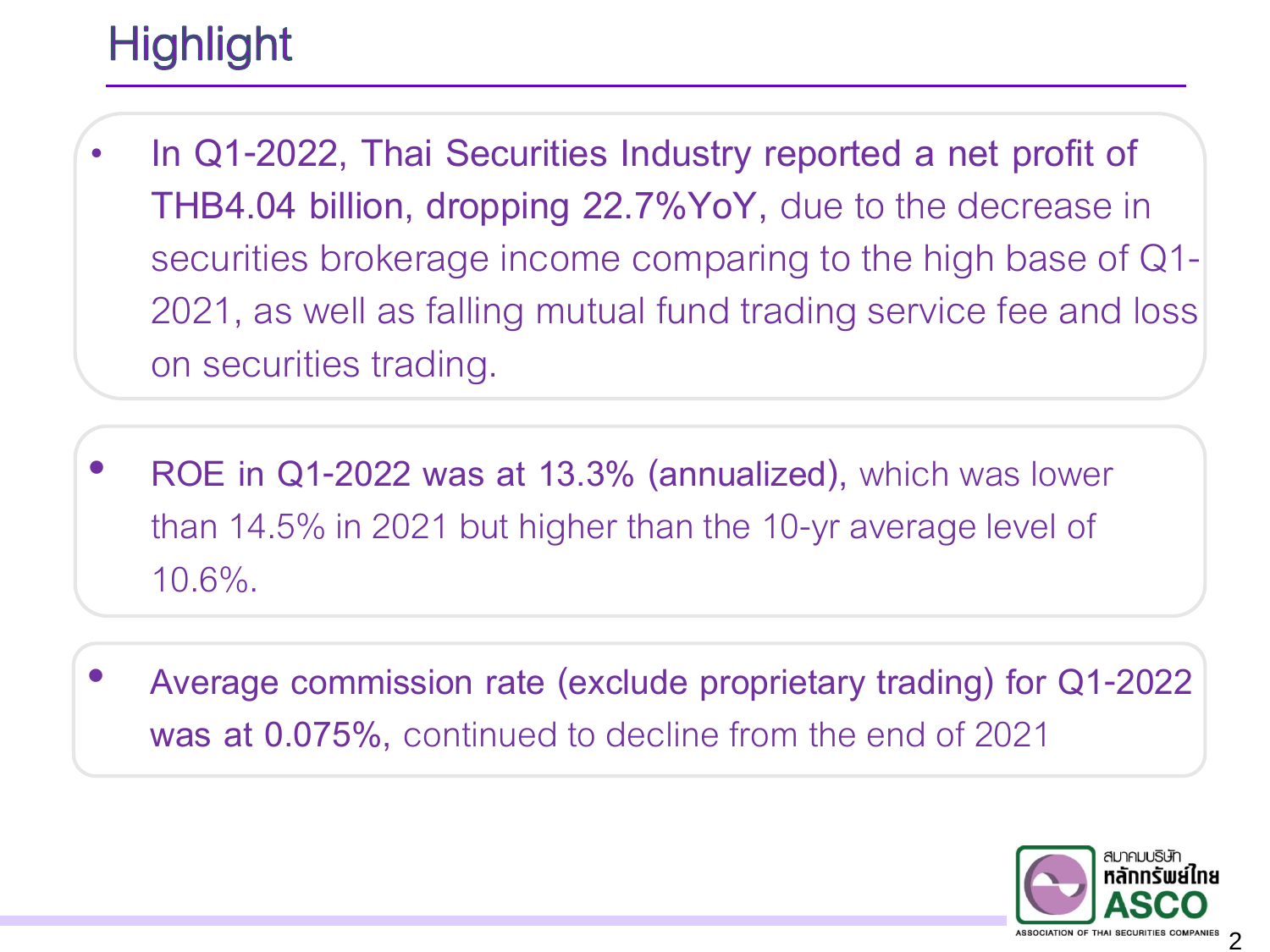|                             | 10-yr Average | 2021     | Q1-2022 |  |
|-----------------------------|---------------|----------|---------|--|
| $ROE (%)^*$                 | 10.6%         | $14.4\%$ | 13.3%   |  |
| $ROA (%)^*$                 | 3.2%          | $3.1\%$  | 2.7%    |  |
| Net Profit Margin (%)       | 21.9%         | 26.2%    | 25.4%   |  |
| <b>Cost to Income Ratio</b> | 0.72          | 0.67     | 0.68    |  |
| Debt to Equity Ratio        | 2.55          | 3.68     | 3.93    |  |



\*annualized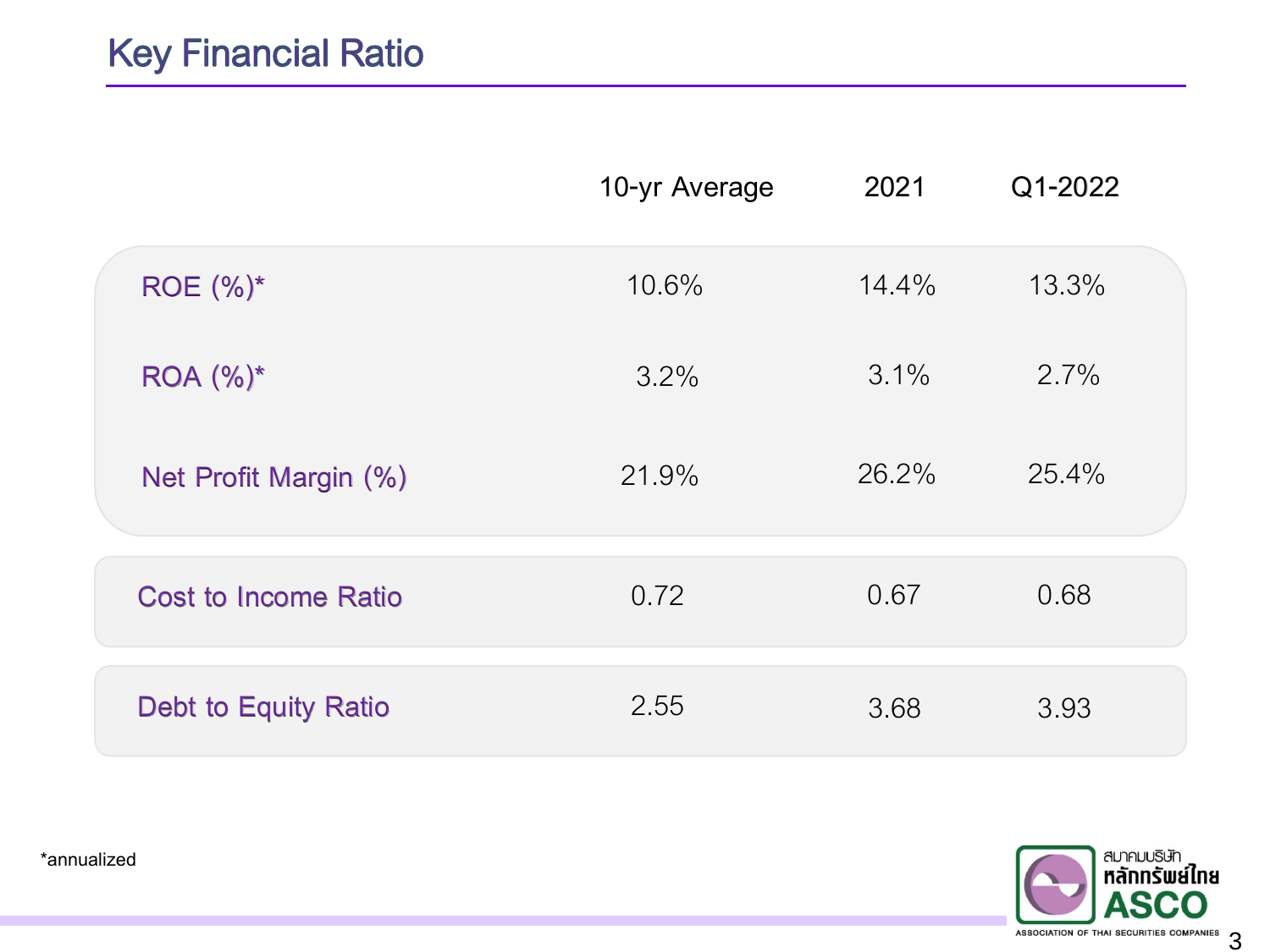### **Aggregate Income Statement of Securities Companies Q1-2022**

| (unit: mil. baht)                                                                          | Q1-2021  | Q2-2021  | Q3-2021        | Q4-2021 | Q1-2022 | %QoQ      | %YoY                     |
|--------------------------------------------------------------------------------------------|----------|----------|----------------|---------|---------|-----------|--------------------------|
| Brokerage - Securities                                                                     | 8,589    | 8,642    | 8,160          | 7,225   | 8,190   | 13.4%     | $-4.6%$                  |
| Brokerage - Derivatives                                                                    | 827      | 759      | 847            | 803     | 920     | 14.6%     | 11.2%                    |
| Underwriting                                                                               | 673      | 867      | 535            | 1,245   | 567     | $-54.5%$  | $-15.8%$                 |
| <b>Financial Advisory</b>                                                                  | 237      | 221      | 318            | 513     | 274     | $-46.6%$  | 15.6%                    |
| Mutual Fund trading service                                                                | 1,340    | 806      | 994            | 836     | 638     | $-23.7%$  | $-52.4%$                 |
| Gains (loss) on Securities* & Derivatives - net                                            | 2,320    | 1,275    | 1,176          | 1,436   | 1,515   | 5.5%      | $-34.7%$                 |
| Gains (loss) on Securities*                                                                | 4,288    | $-1,494$ | 879            | 2,116   | $-338$  | $-116.0%$ | $-107.9%$                |
| Gains (loss) on Derivatives                                                                | $-1,968$ | 2,769    | 297            | $-680$  | 1,853   | 372.5%    | 194.2%                   |
| Interest and Dividend                                                                      | 735      | 781      | 856            | 523     | 950     | 81.6%     | 29.3%                    |
| Interest on margin loans                                                                   | 852      | 1,027    | 1,139          | 1,239   | 1,287   | 3.9%      | 51.1%                    |
| <b>Others</b>                                                                              | 1,934    | 1,702    | 1,780          | 2,032   | 1,622   | $-20.2%$  | $-16.1%$                 |
| <b>Total Revenue</b>                                                                       | 17,507   | 16,080   | 15,805         | 15,852  | 15,963  | 0.7%      | $-8.8%$                  |
| <b>Expenses on Borrowing</b>                                                               | 415      | 458      | 561            | 671     | 741     | 10.4%     | 78.6%                    |
| Fee & Service Expenses                                                                     | 1,985    | 1,886    | 1,908          | 1,936   | 1,988   | 2.7%      | 0.2%                     |
| Provision for Bad Debt / Doubtful Account                                                  | $-18$    | 10       | $\overline{4}$ | 51      | $-9$    | $-117.6%$ | $-50.0%$                 |
| <b>Personnel Expenses</b>                                                                  | 6,336    | 6,186    | 6,055          | 5,850   | 5,829   | $-0.4%$   | $-8.0\%$                 |
| Other Expenses**                                                                           | 2,301    | 2,330    | 2,388          | 2,585   | 2,344   | $-9.3%$   | 1.9%                     |
| <b>Total Expenses</b>                                                                      | 11,019   | 10,870   | 10,916         | 11,093  | 10,893  | $-1.8%$   | $-1.1%$                  |
| Corporate Tax                                                                              | 1,249    | 1,004    | 954            | 947     | 1,022   | 7.9%      | $-18.2%$                 |
| <b>Net Profit</b>                                                                          | 5,239    | 4,206    | 3,936          | 3,813   | 4,048   | 6.2%      | $-22.7%$                 |
| %YoY change in Green = positive impact to P&L, %YoY change in Red = negative impact to P&L |          |          |                |         |         |           | สมาคมบริษัท<br>stončmdna |

Source: SEC (data from Bor.Lor.2/1) \* Both trading and revaluation \*\*Including rentals, depreciation, entertainments and others

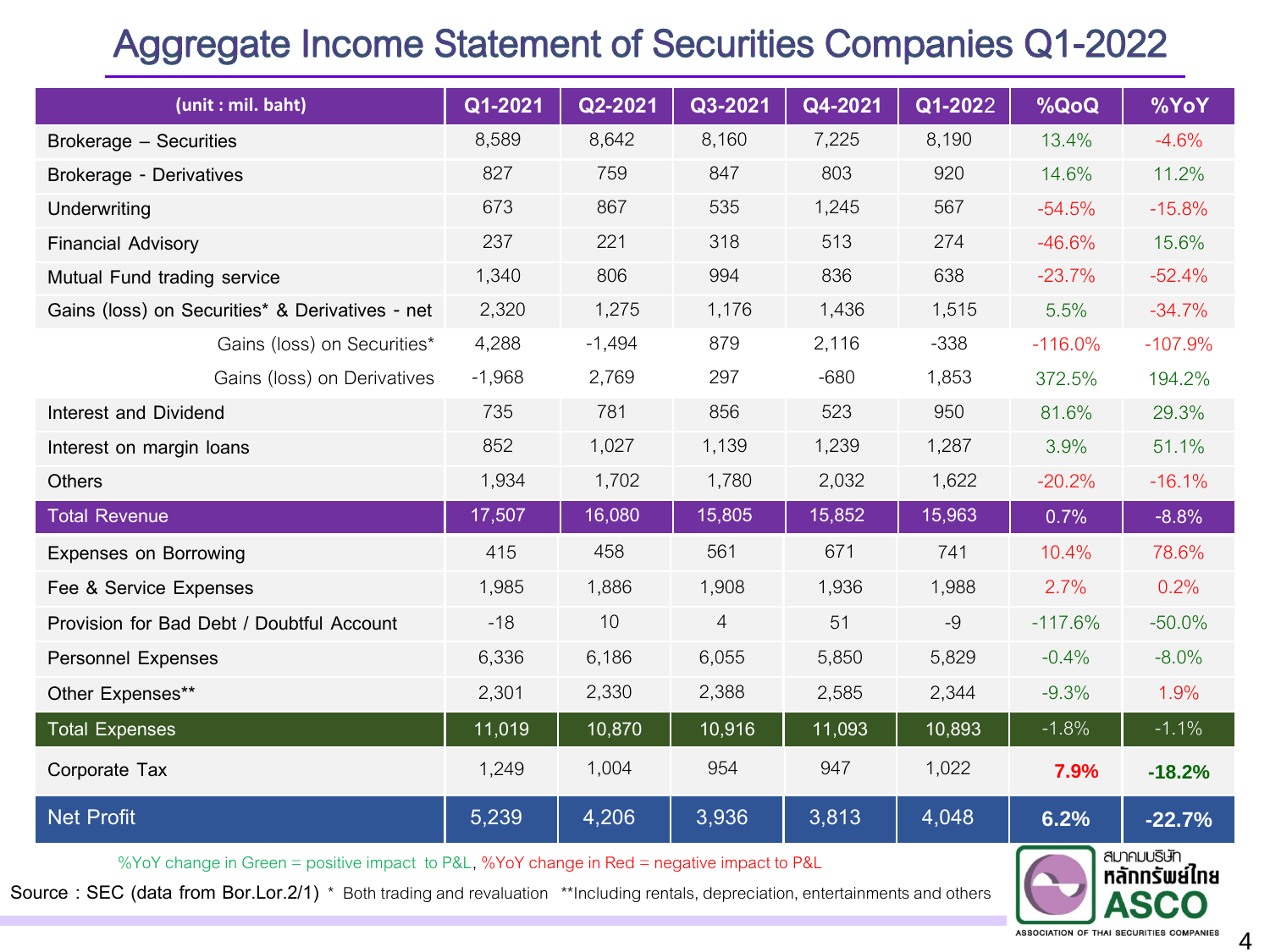#### **Revenue Structure of Securities Companies**



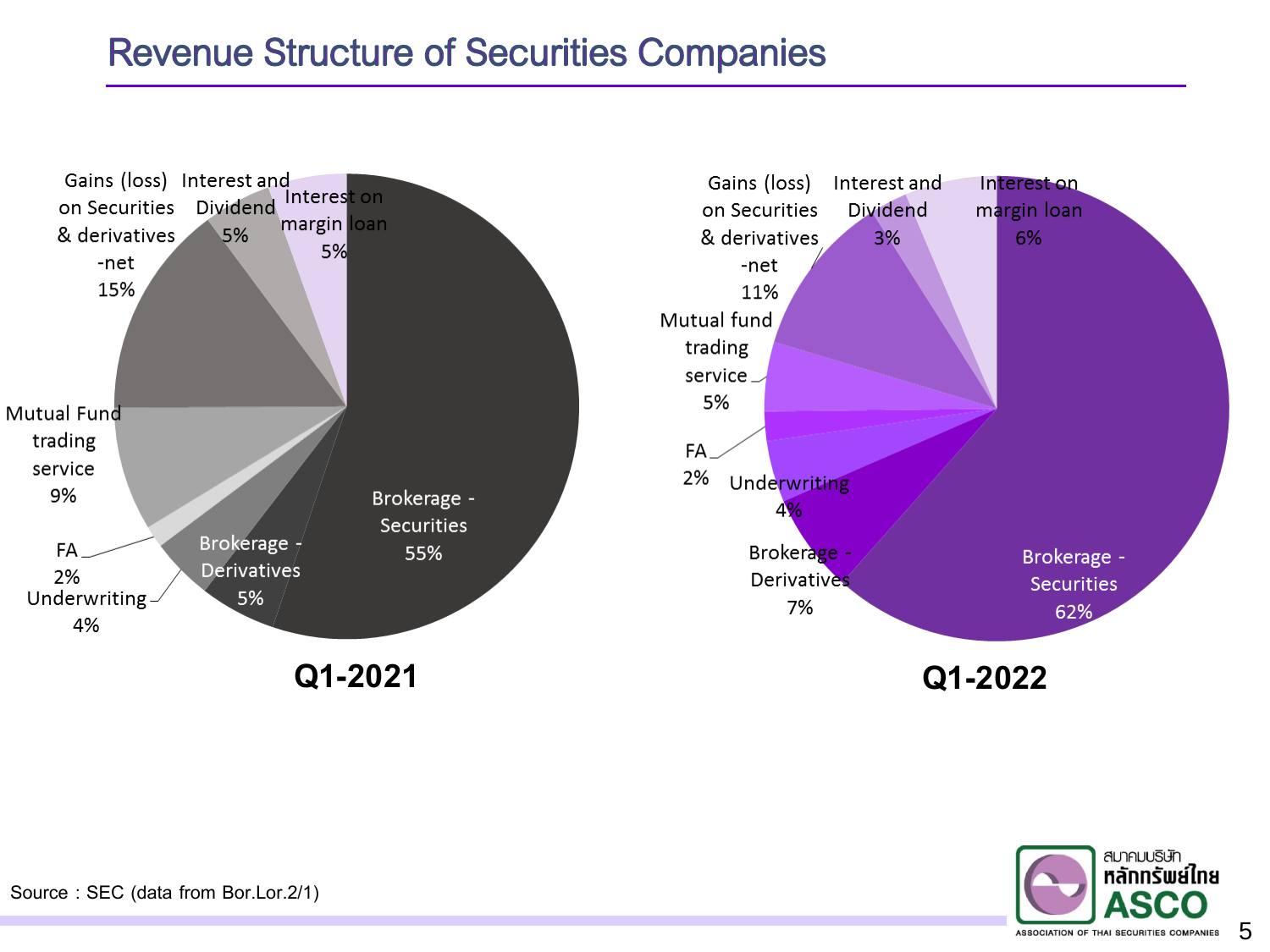#### **Expenses Structure of Securities Companies**



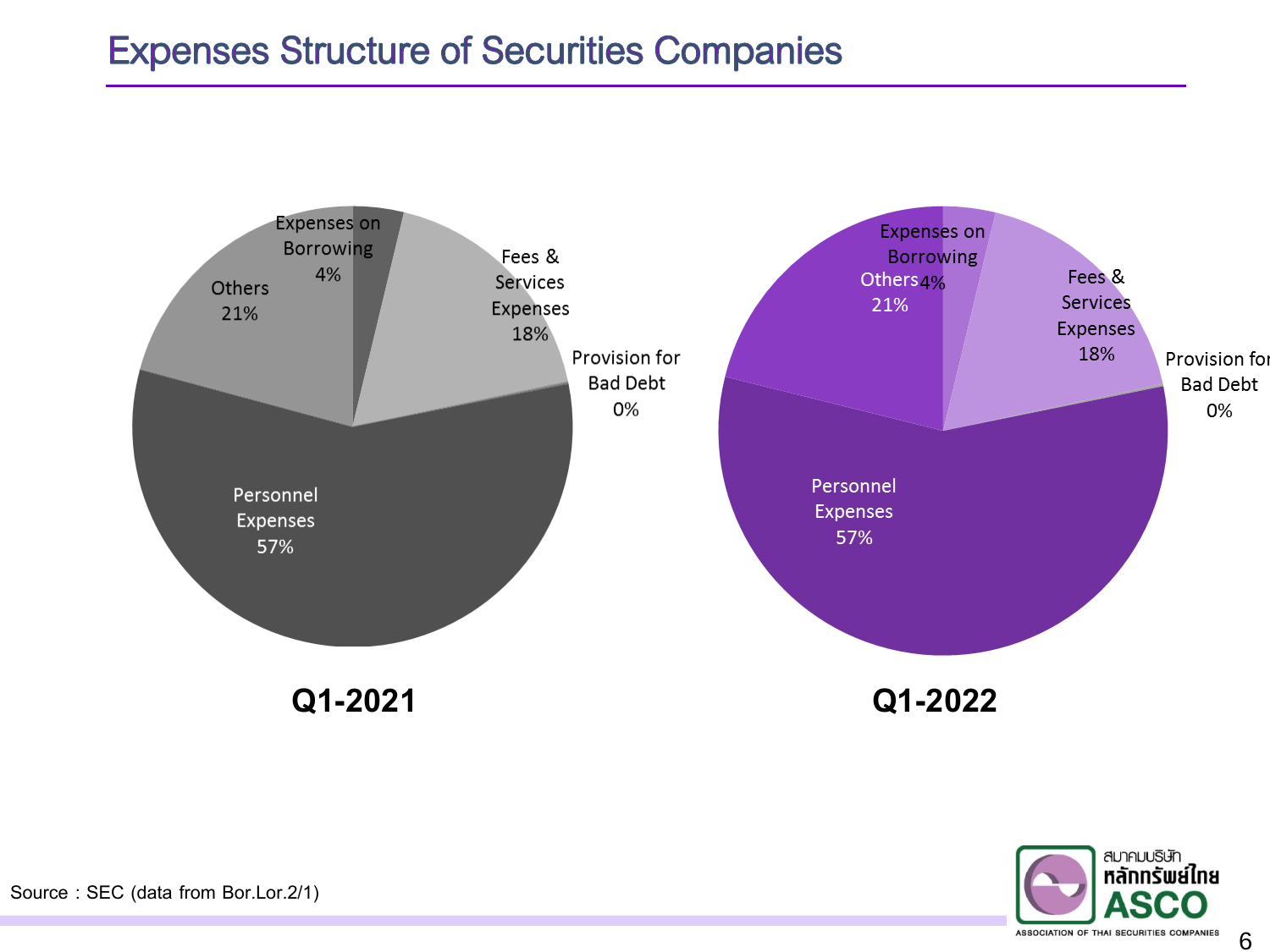#### **Net Profit and ROE of Securities Companies**



\*annualized

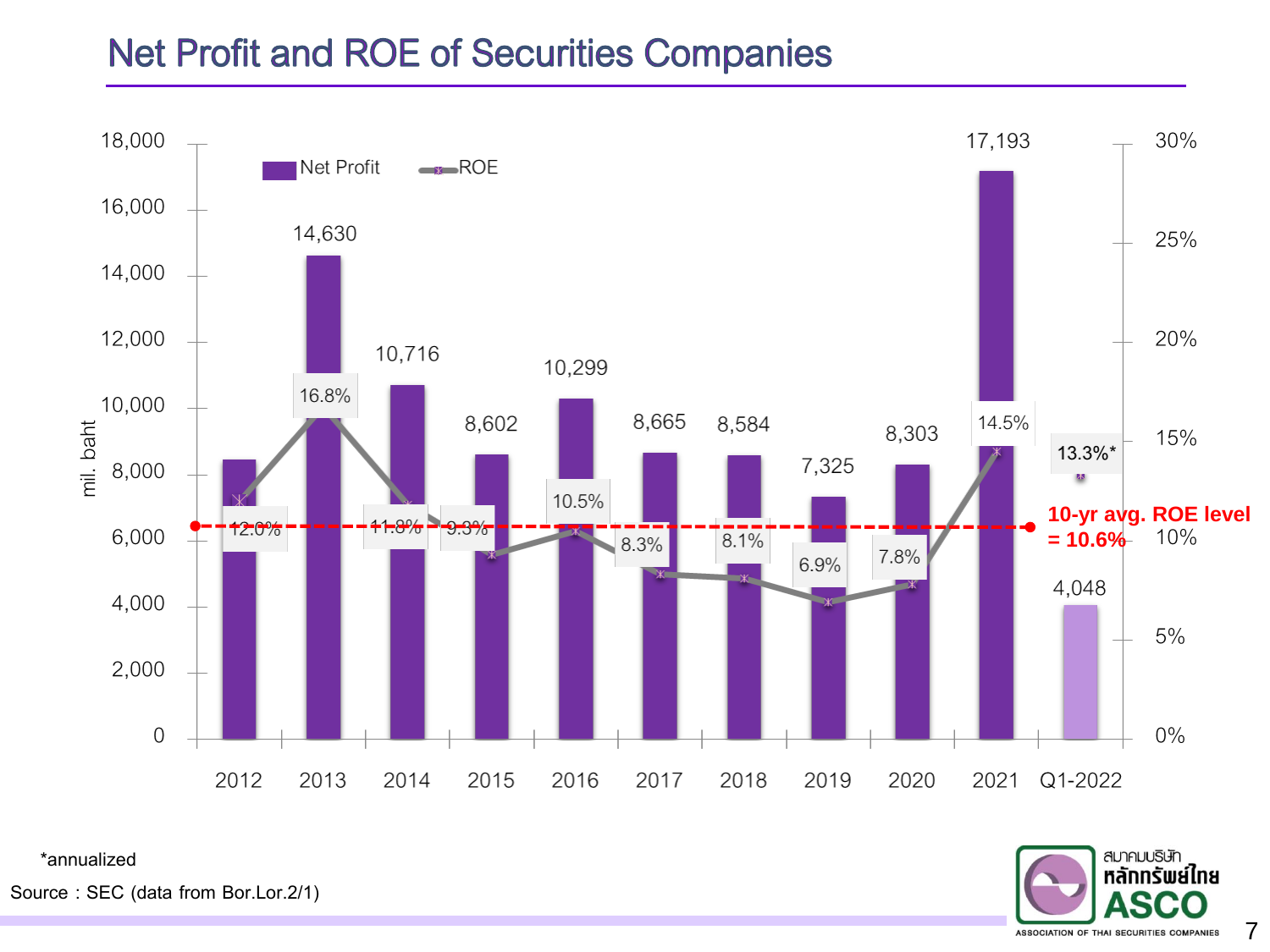#### **Aggregate Balance Sheet of Securities Companies**

| (unit: mil. baht)                                   | Q1-2021 | Q1-2022 | %YoY                |
|-----------------------------------------------------|---------|---------|---------------------|
| Cash and cash equivalents                           | 111,623 | 142,573 | 27.7%               |
| Receivables from Clearing House                     | 49,142  | 51,626  | 5.1%                |
| Securities & Derivatives business receivables - net | 160,827 | 177,073 | 10.1%               |
| Investments* - net                                  | 156,456 | 202,443 | 29.4%               |
| Loans                                               | 3,250   | 1,281   | $-60.6%$            |
| Investments in subsidiaries and associates – net    | 3,838   | 4,335   | 12.9%               |
| Properties, plants and equipment – net              | 2,966   | 3,284   | 10.7%               |
| Intangible assets - net                             | 3,212   | 3,217   | 0.2%                |
| Other assets                                        | 13,406  | 16,245  | 21.2%               |
| <b>Total Asset</b>                                  | 504,720 | 602,077 | 19.3%               |
| Borrowings from financial institutions              | 33,501  | 47,737  | 42.5%               |
| Payable to Clearing House                           | 16,479  | 14,803  | $-10.2%$            |
| Securities & Derivatives business payables          | 284,020 | 329,837 | 16.1%               |
| Other debt instruments                              | 33,304  | 52,396  | 57.3%               |
| <b>Other liabilities</b>                            | 24,503  | 35,218  | 43.7%               |
| <b>Total Liabilities</b>                            | 391,807 | 479,991 | 22.5%               |
| <b>Total Equity</b>                                 | 112,913 | 122,086 | 8.1%<br>สเทคเแริเมา |

\* Investments in Debt instruments & equity

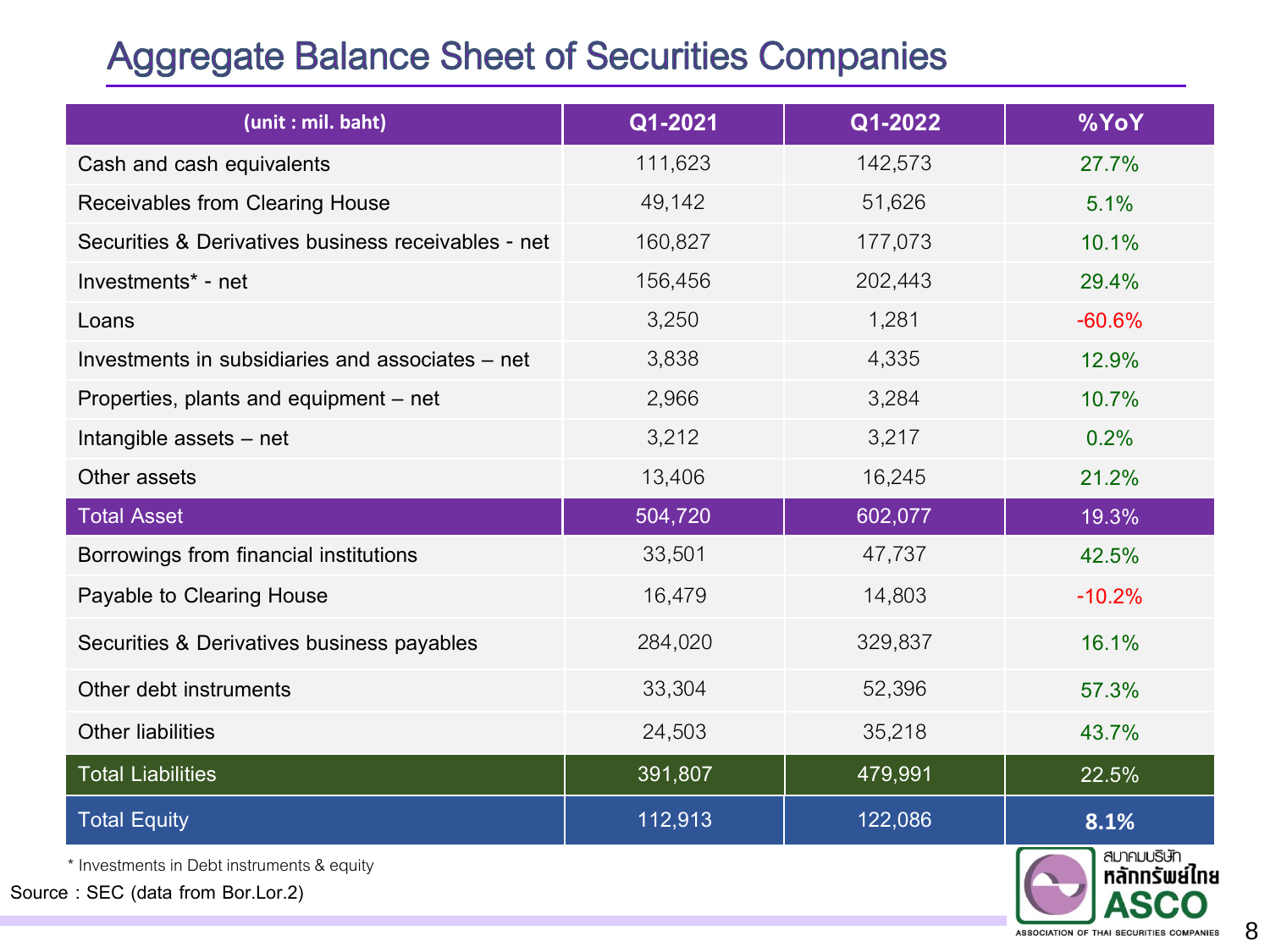#### **Assets Structure of Securities Companies**



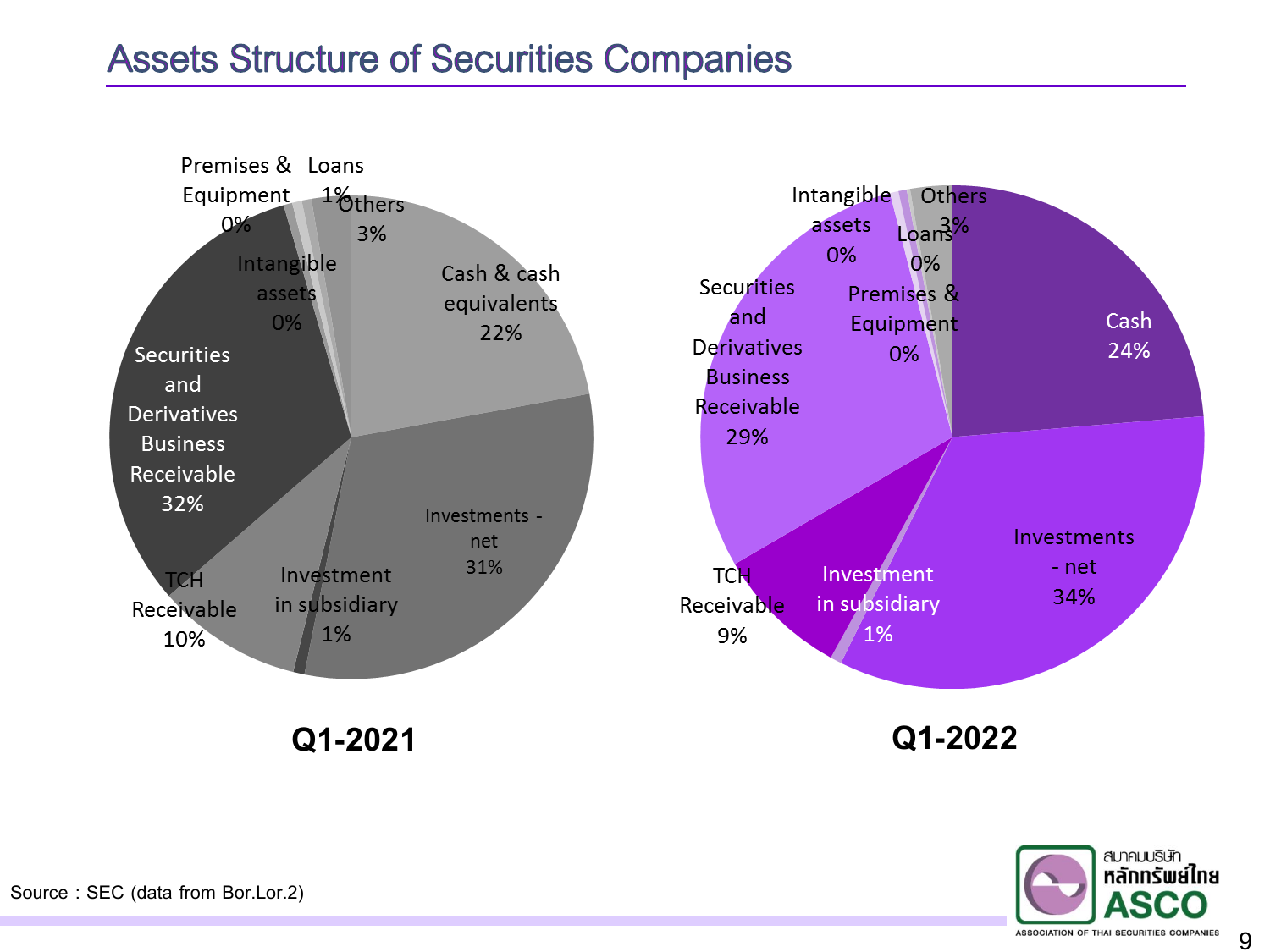#### **Liabilities Structure of Securities Companies**



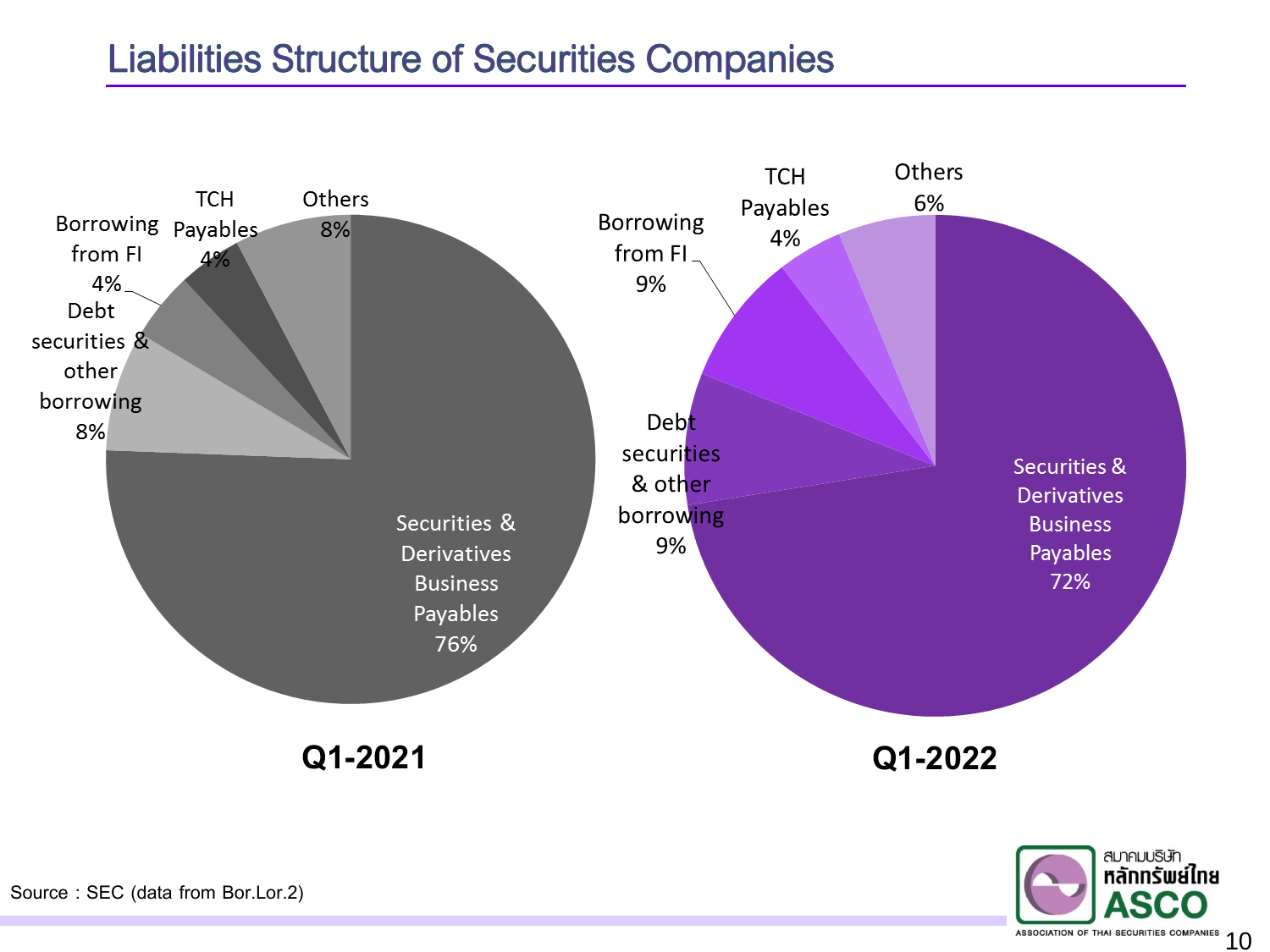#### **Average Commission Rate - Equity**

|                         | 2020                              |                                        |                            | 2021                              |                                 |                            | Q1-2022                           |                                        |                            |
|-------------------------|-----------------------------------|----------------------------------------|----------------------------|-----------------------------------|---------------------------------|----------------------------|-----------------------------------|----------------------------------------|----------------------------|
| Type of<br>Investor     | Trading<br>Volume*<br>(Mil. Baht) | <b>Brokerage</b><br>Fee<br>(Mil. Baht) | Avg.<br>Commission<br>Rate | Trading<br>Volume*<br>(Mil. Baht) | Brokerage<br>Fee<br>(Mil. Baht) | Avg.<br>Commission<br>Rate | Trading<br>Volume*<br>(Mil. Baht) | <b>Brokerage</b><br>Fee<br>(Mil. Baht) | Avg.<br>Commission<br>Rate |
| Total                   | 33,342,958                        | 24,955                                 | 0.075%                     | 45,233,600                        | 32,615                          | 0.072%                     | 11,933,705                        | 8,190                                  | 0.069%                     |
| Total<br>$(x$ -prop $)$ | 29,828,660                        | 24,955                                 | $0.084\%$                  | 40,997,605                        | 32,615                          | $0.080\%$                  | 10,959,889                        | 8,190                                  | 0.075%                     |

\*Trading Volume (Buy+Sell) in SET and mai

Source : SEC and SET

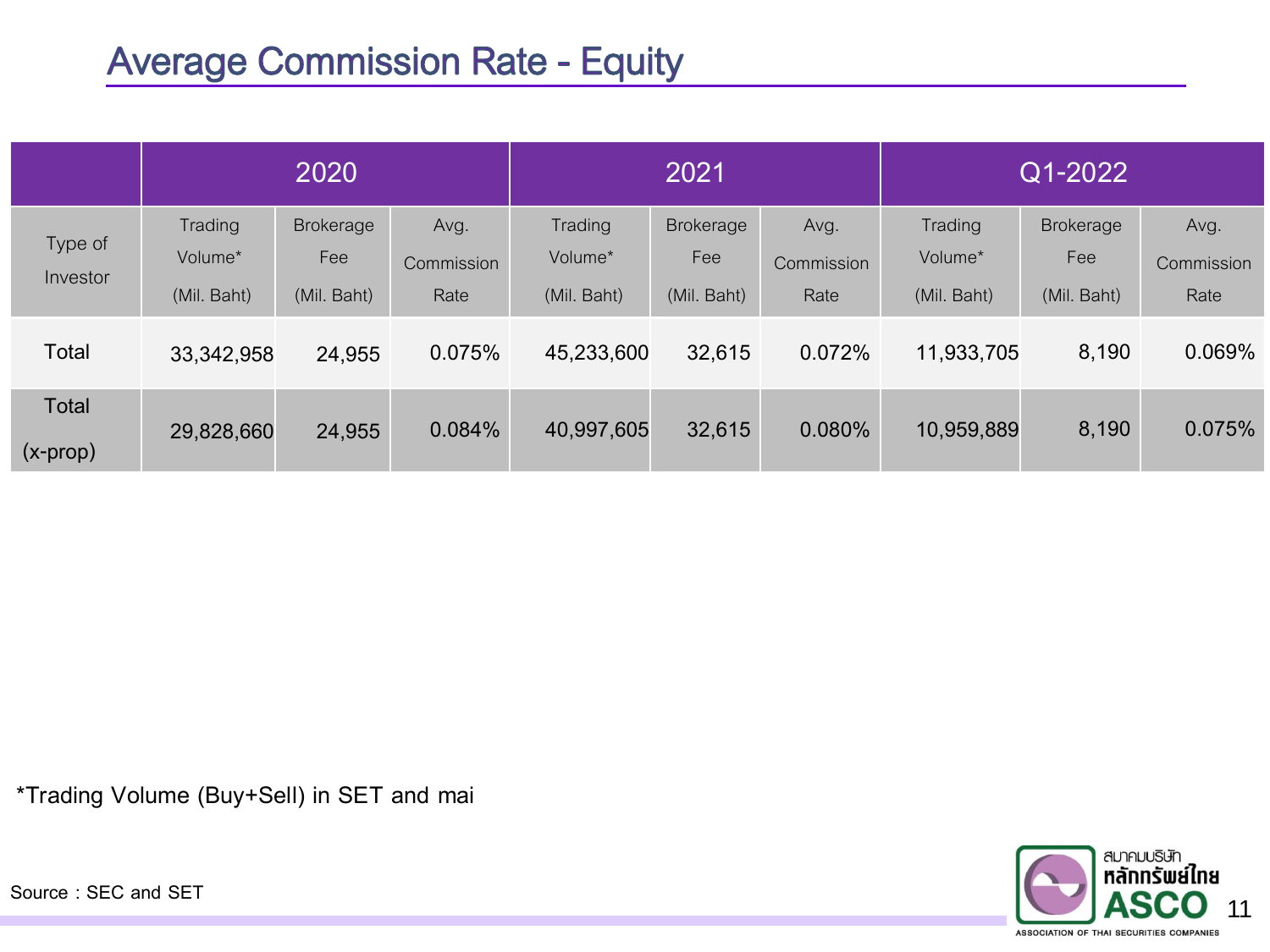| 2020                                    |                                        |                                       | 2021                                    |                                        |                                       | Q1-2022                                 |                                        |                                       |  |
|-----------------------------------------|----------------------------------------|---------------------------------------|-----------------------------------------|----------------------------------------|---------------------------------------|-----------------------------------------|----------------------------------------|---------------------------------------|--|
| Trading<br>Volume $(L+S)$<br>(Contract) | <b>Brokerage</b><br>Fee<br>(Mil. Baht) | Avg.<br>Commission<br>(Baht/Contract) | Trading<br>Volume $(L+S)$<br>(Contract) | <b>Brokerage</b><br>Fee<br>(Mil. Baht) | Avg.<br>Commission<br>(Baht/Contract) | Trading<br>Volume $(L+S)$<br>(Contract) | <b>Brokerage</b><br>Fee<br>(Mil. Baht) | Avg.<br>Commission<br>(Baht/Contract) |  |
| 240,387,146                             | 3,491                                  | 14.52                                 | 270,234,616                             | 3,235                                  | 11.97                                 | 78,291,246                              | 920                                    | 11.75                                 |  |



Source : SEC and SET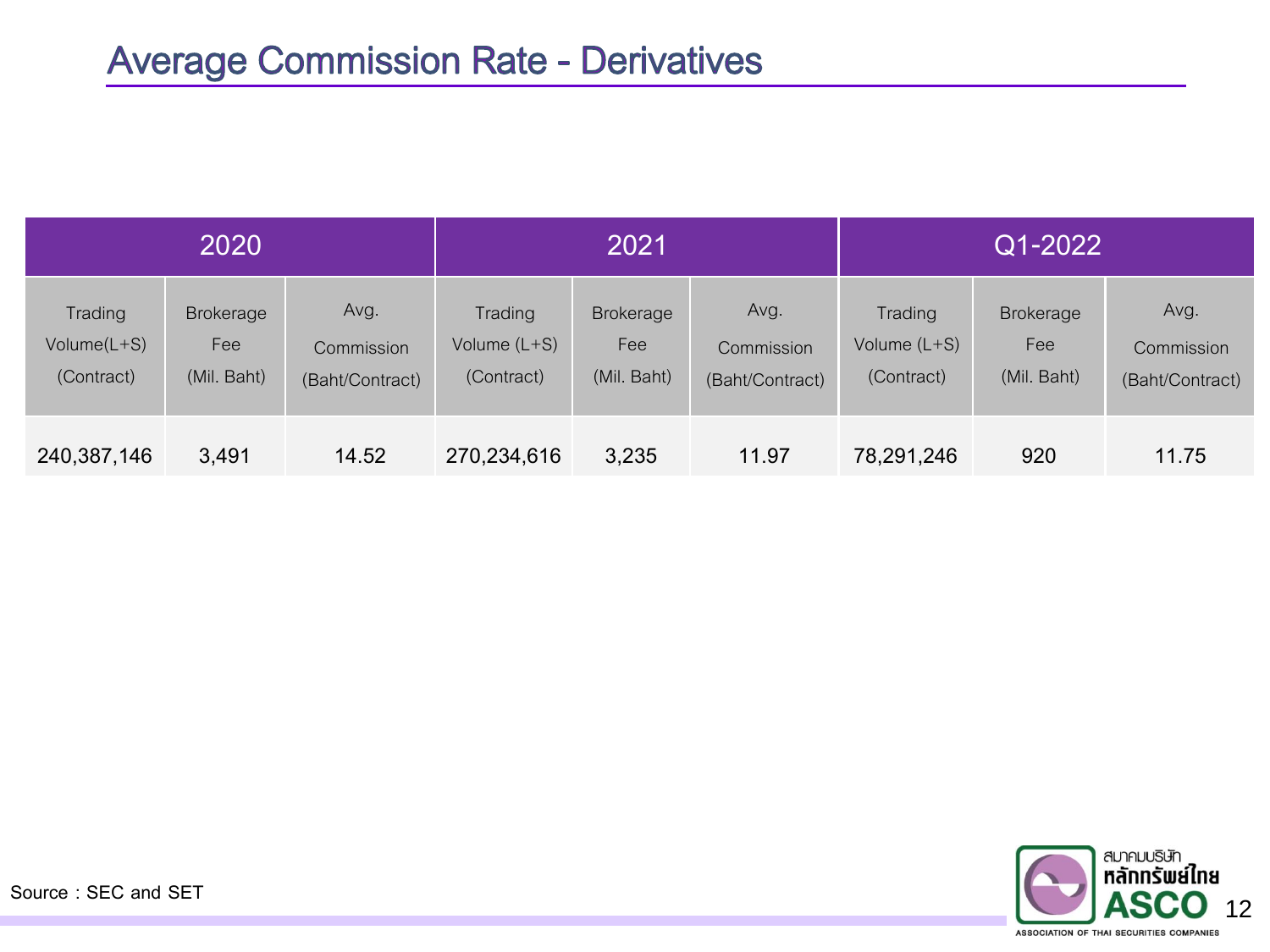#### Cost to Income Ratio of Securities Companies\*



\*data at the end of each period

สมาคมบริษัท ็หลักทรัพย์ใทย 13 ASSOCIATION OF THAI SECURITIES COMPANIES